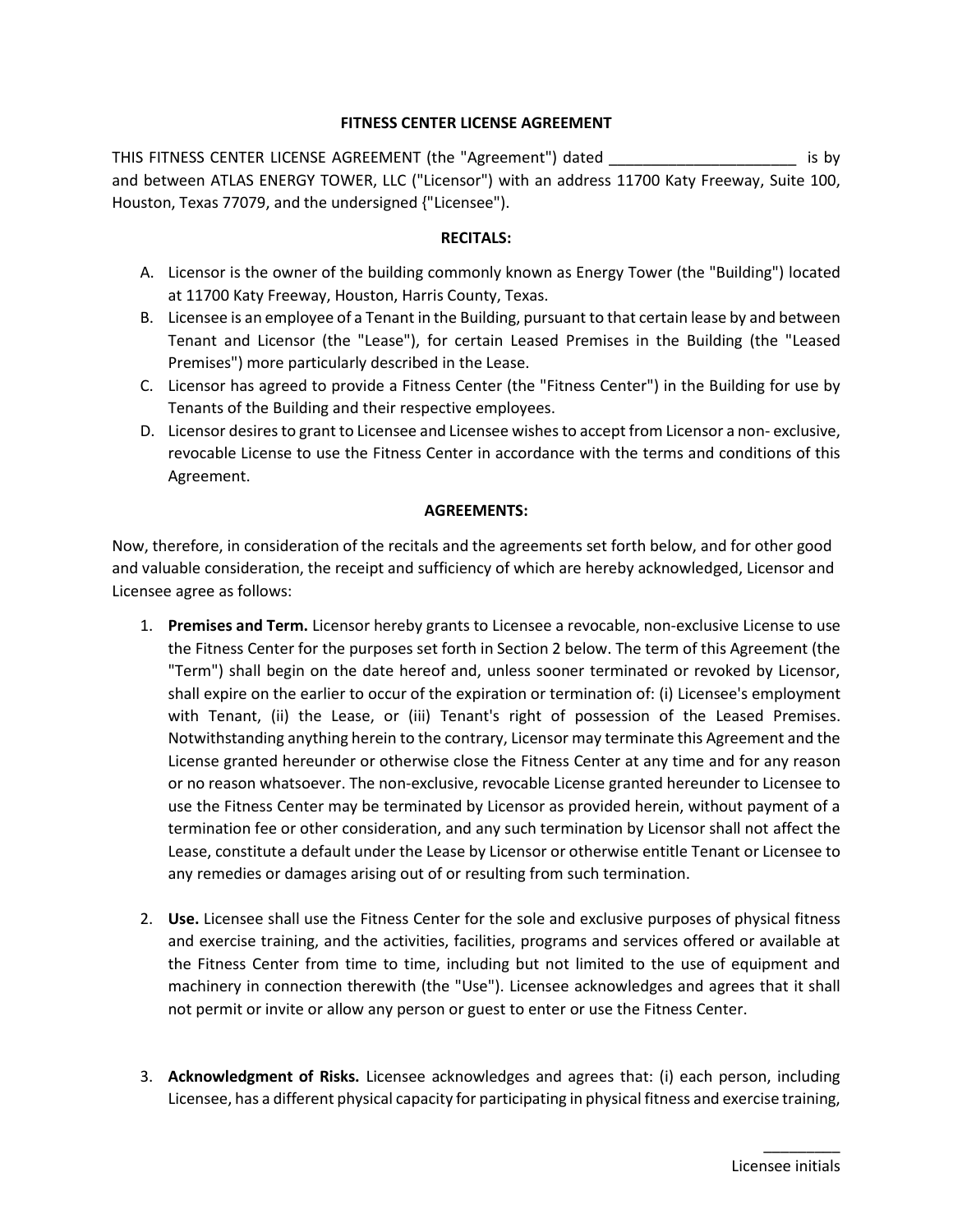(ii) there are inherent hazards, risks and dangers with physical fitness and exercise training, (iii) injuries are relatively common and despite the age, experience or level of fitness of the participant, such injuries are often difficult to avoid, and (iv) Licensee is subject to harm, injury and damage from physical fitness and exercise training and that no preplanning can eliminate, prevent or control such hazards, risks and dangers. Notwithstanding the foregoing, Licensee desires to use tile Fitness Center for the Use. Licensee's use of the Fitness Center is strictly voluntary. Licensee's use of the Fitness Center is at Licensee's sole risk and Licensee expressly, knowingly, voluntarily. unconditionally and willingly assumes any and all risk of personal injury, bodily injury, illness, death, property loss, damage or theft or any other Claim (as defined below) (collectively, "Harm") arising out of, resulting from, in connection with and related to Licensee's Use of the Fitness Center. Licensee hereby assumes all responsibility for its Use of the Fitness Center.

- 4. **Statement of Fitness for Exercise.** Licensee represents and warrants to Licensor that it is physically sound and suffering from no condition, impairment, disease, infirmity or other illness that would prevent its participation in the Use of the Fitness Center. Licensee represents and warrants to Licensor that it has had a physical examination by a medical doctor Licensed by the State of Texas and has received the consultation and permission from such medical doctor Licensed by the State of Texas to participate in a physical fitness program, and the Use of the Fitness Center.
- 5. **Waiver and Release and Indemnity.** Licensee intends to use the Fitness Center for the use and in consideration thereof, License herby releases, acquits and forever discharges and waives any and all past, present and future claims, losses, costs (including, but not limited to, costs of defense or settlement, attorneys fees and court costs), expenses liabilities, demands or causes of action (collectively referred to as the "Claims"), from and against licensor, owner, directors, shareholders, subsidiaries, representatives, affiliates, employees, staff, agents and all others acting on behalf of licensor of owner (collectively referred to as the indemnified parties) that arise out of, result from, are in connection with, or that relate to Licensee's entry into and use of the Fitness Center and Licensee covenants and agrees not to sue any of the indemnified parties for such claims or any harm inn connection therewith. The releases, waivers and indemnities contained in the agreement expressly shall apply regardless of whether the claims to be released, waived or indemnifies against or harm in connection in therewith arise, or are alleged to arise, from the negligence (whether sole, joint or concurrent), gross negligence, negligence per se and or strict liability of any of the indemnifies parties. Licensee shall indemnify, defend and hold harmless the indemnifiers parties from and against any and all claims arising out of, resulting from, relating to or in connection with any claims of any person or persons arising out, related to, in connection with or in any way resulting from or caused in any way by 1. Licensee's entry into and use of the Fitness Center 2. Any act, omission, or negligence of Licensee or the indemnifies parties, 3. Any and all accidents within, or damage to the property of any person (including, without limitation, Licensee) located in , or about the Fitness Center and 4. Harm in, on or about the Fitness Center. The indemnifiers parties shall not be liable to Licensee, Licensee's heirs, representatives, successors and assigns for any harm arising out of, in connection, resulting from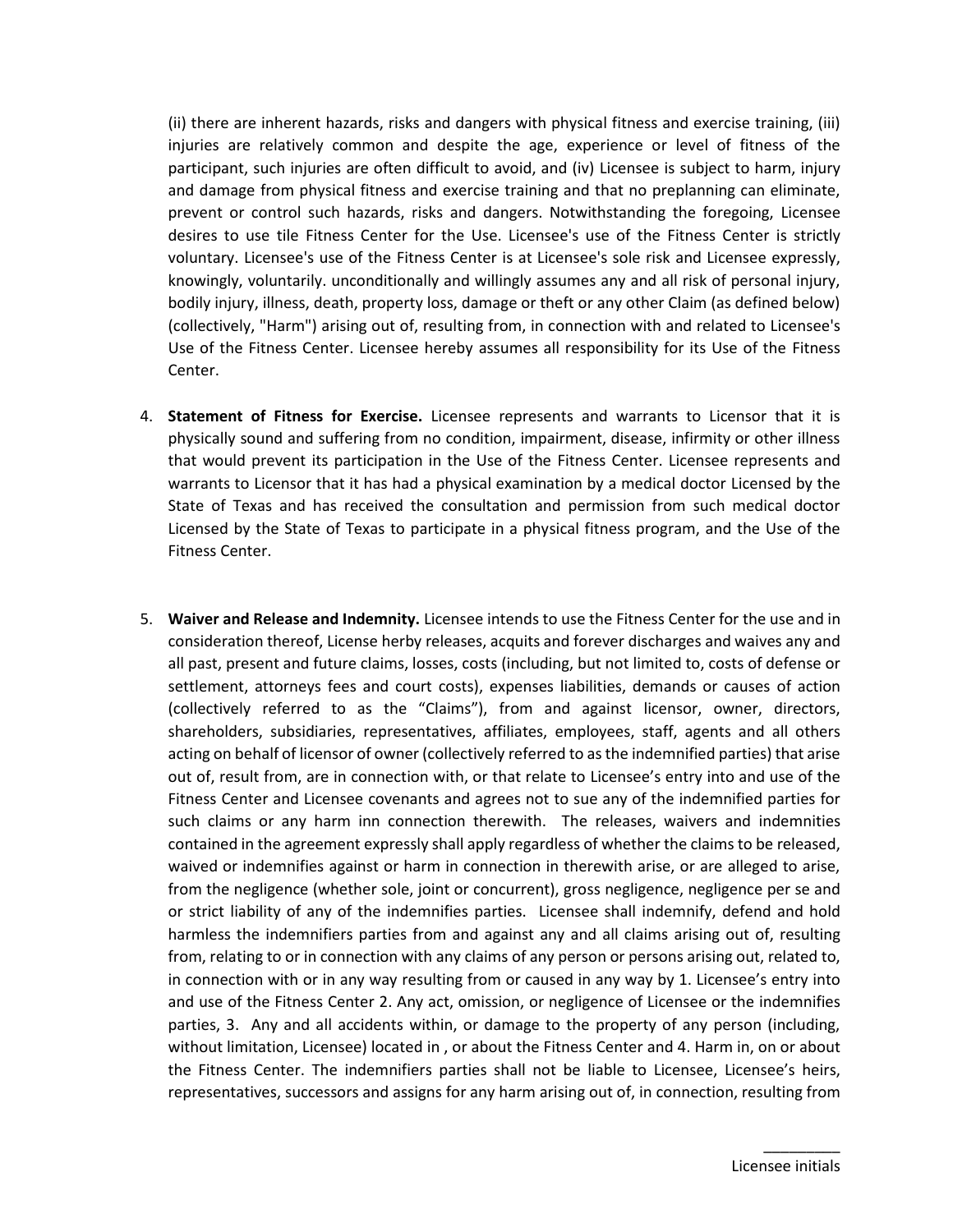with or related to Licensee's use of the Fitness Center. This Section shall survive the expiration or termination of this Agreement. Compliance with all Applicable Laws. Licensee, at its sole cost and expense, shall always during the Term hereof comply with all applicable laws, ordinances, rules, regulations and requirements of any governmental authority having jurisdiction over Licensee's entry into and Use of the Fitness Center. Licensee, at its sole cost and expense, shall comply in all respects with the rules and regulations for its use of the Fitness Center established by Licensor from time to time. Licensor, at its sole and exclusive discretion, shall establish the hours of operation of the Fitness Center.

- 6. **Security.** LICENSEE SPECIFICALLY ACKNOWLEDGES THAT LICENSOR HAS NO DUTY TO PROVIDE SECURITY FOR ANY PORTION OF THE FITNESS CENTER AND LICENSEE HAS ASSUMED SOLE RESPONSIBILITY AND LIABILITY FOR THE SECURITY OF ITSELF AND ITS PROPERTY, IN, ON, ABOUT OR WITHIN THE FITNESS CENTER. NOTWITHSTANDING ANYTHING HEREIN TO THE CONTRARY; LICENSEE EXPRESSLY ACKNOWLEDGES AND AGREES THAT TO THE EXTENT LICENSOR ELECTS TO PROVIDE ANY SECURITY, LICENSOR IS NOT WARRANTING THE EFFICACY OF ANY SUCH SECURITY PERSONNEL, SERVICES, PROCEDURES OR EQUIPMENT AND THAT LICENSEE IS NOT RELYING AND SHALL NOT HEREAFTER RELY ON ANY SUCH PERSONNEL, SERVICES, PROCEDURES OR EQUIPMENT. LICENSOR SHALL NOT BE RESPONSIBLE OR LIABLE IN ANY MANNER FOR FAILURE OF ANY SUCH SECURITY PERSONNEL, SERVICES, PROCEDURES OR EQUIPMENT TO PREVENT OR CONTROL, OR APPREHEND ANYONE SUSPECTED OF CAUSING HARM IN, ON OR AROUND THE FITNESS CENTER.
- 7. **Final Release.** Licensee represents that it thoroughly and completely understands that this Agreement contains a complete and final release and indemnity, that it is freely and voluntarily entering into this Agreement, and that no representations, promises or statements made or allegedly made by the Indemnified Parties has influenced Licensee in causing him/her to sign this Agreement.
- 8. **Waiver of Jury Trial.** IN ANY LAWSUIT OR OTHER PROCEEDING INITIATED UNDER, IN RELATION TO, ARISING OUT OF, RESULTING FROM, OR IN CONNECTION WITH THIS AGREEMENT OR THE PARTIES HERETO, WHETHER CONTRACTUAL, STATUTORY, AT LAW OR AT EQUITY OR OTHERWISE INVOLVING LICENSOR AND LICENSEE, LICENSOR AND LICENSEE HEREBY WAIVE ANY AND ALL RIGHTS THAT THEY MAY HAVE TO TRIAL BY JURY. LICENSOR AND LICENSEE HEREBY ACKNOWLEDGE AND AGREE THAT THIS WAIVER OF JURY TRIAL IS CONSPICUOUS AND HAS BEEN SPECIFICALLY BARGAINED FOR BY LICENSOR AND LICENSEE, AND LICENSOR AND LICENSEE KNOWINGLY, WILLINGLY AND VOLUNTARILY ENTER INTO THIS WAIVER OF TRIAL BY JURY. LICENSOR AND LICENSEE REPRESENT THAT LICENSOR AND LICENSEE EACH HAS READ THIS WAIVER OF JURY TRIAL, HAD AN OPPORTUNITY TO DISCUSS SUCH WAIVER OF JURY TRIAL WITH AN ATTORNEY AND KNOWINGLY, WILLINGLY AND VOLUNTARILY ENTERED INTO THIS PROVISION. LICENSOR AND LICENSEE EACH ACKNOWLEDGES AND AGREES THAT IT UNDERSTANDS THE IMPLICATIONS'OF THIS WAIVER OF JURY TRIAL. THIS WAIVER OF JURY TRIAL HAS BEEN BARGAINED FOR BETWEEN LICENSOR AND LICENSEE, AND IF LICENSEE REQUIRED LICENSOR TO AGREE TO A JURY TRIAL, THE TERMS, CONDITIONS AND ECONOMICS OF THIS AGREEMENT BETWEEN THE PARTIES WOULD HAVE BEEN AFFECTED AND IN CONSIDERATION THEREFOR,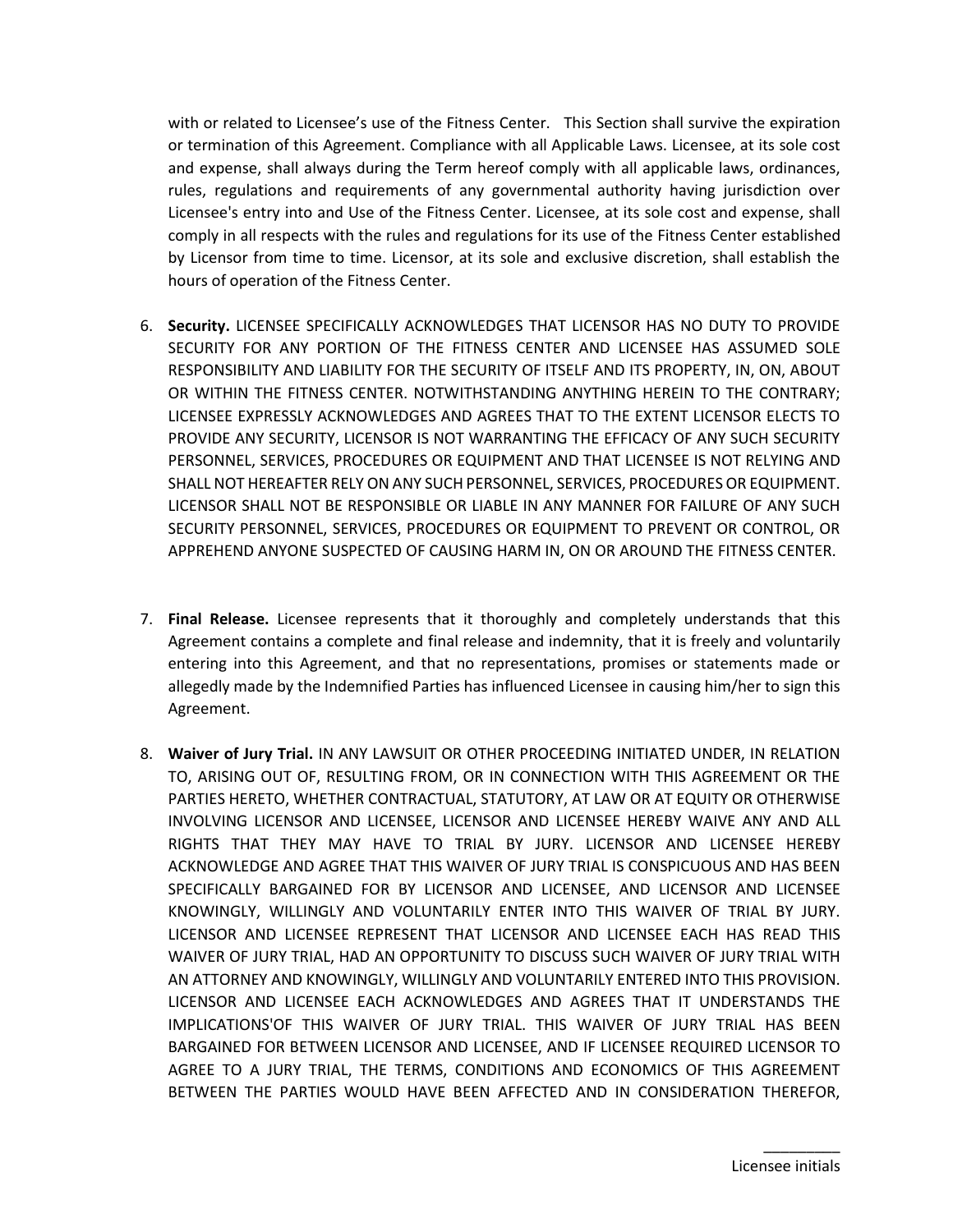LICENSEE HAS AGREED TO THIS WAIVER OF JURY TRIAL. This Section shall survive the expiration of termination of this Agreement.

# 9. **Miscellaneous Agreements.**

- a. This Agreement and the rights of Licensee hereunder are not assignable or
- b. transferable by Licensee.
- c. The terms, covenants, conditions and provisions contained in this Agreement shall be binding upon and inure lo the benefit of Licensor and Licensee, and their respective heirs, representatives, successors and permitted assigns.
- d. This Agreement shall be governed by and construed in accordance with the laws of the State of Texas. Licensor and Licensee each does hereby covenant and agree that jurisdiction and venue with respect to all actions and proceedings instituted by either party to enforce this Agreement or to otherwise seek a declaration of rights under this Agreement shall be in Harris County, Texas, and any lawsuit filed and prosecuted in connection therewith shall be exclusive in any State District Court of Harris County, Texas, or in any United States District Court for the Southern District of Texas, Houston Division.
- e. All notices, demands and requests which may be given or which are required to be given by either party to the other, and any exercise of a right of termination provided by this Agreement, shall be in writing and shall be deemed effective when personally delivered to the intended recipient at the address set forth above for Licensor or the Leased Premises for the Licensee, as applicable.

f.

#### **SIGNER'S STATEMENT OF AWARNESS**

Licensee has read and understands the foregoing warnings, release, assumption of risk, and indemnity and hereby acknowledges and agrees that this agreement contains certain release and indemnification obligations. Licensee acknowledges and agrees to abide by all rules and regulations now in effect or as they may be amended, as further described in Exhibit A to this License.

\_\_\_\_\_\_\_\_\_\_\_\_\_\_\_\_\_\_\_\_\_\_\_\_\_\_\_\_\_\_\_\_\_\_ \_\_\_\_\_\_\_\_\_ \_\_\_\_\_\_\_\_\_

Licensee Signature: MALE FEMALE

Printed Name (clearly) and the control of the check one) and check one)

Company Name & Suite

\_\_\_\_\_\_\_\_\_\_\_\_\_\_\_\_\_\_\_\_\_\_\_\_\_\_\_\_\_\_\_\_\_\_

\_\_\_\_\_\_\_\_\_\_\_\_\_\_\_\_\_\_\_\_\_\_\_\_\_\_\_\_\_\_\_\_\_\_